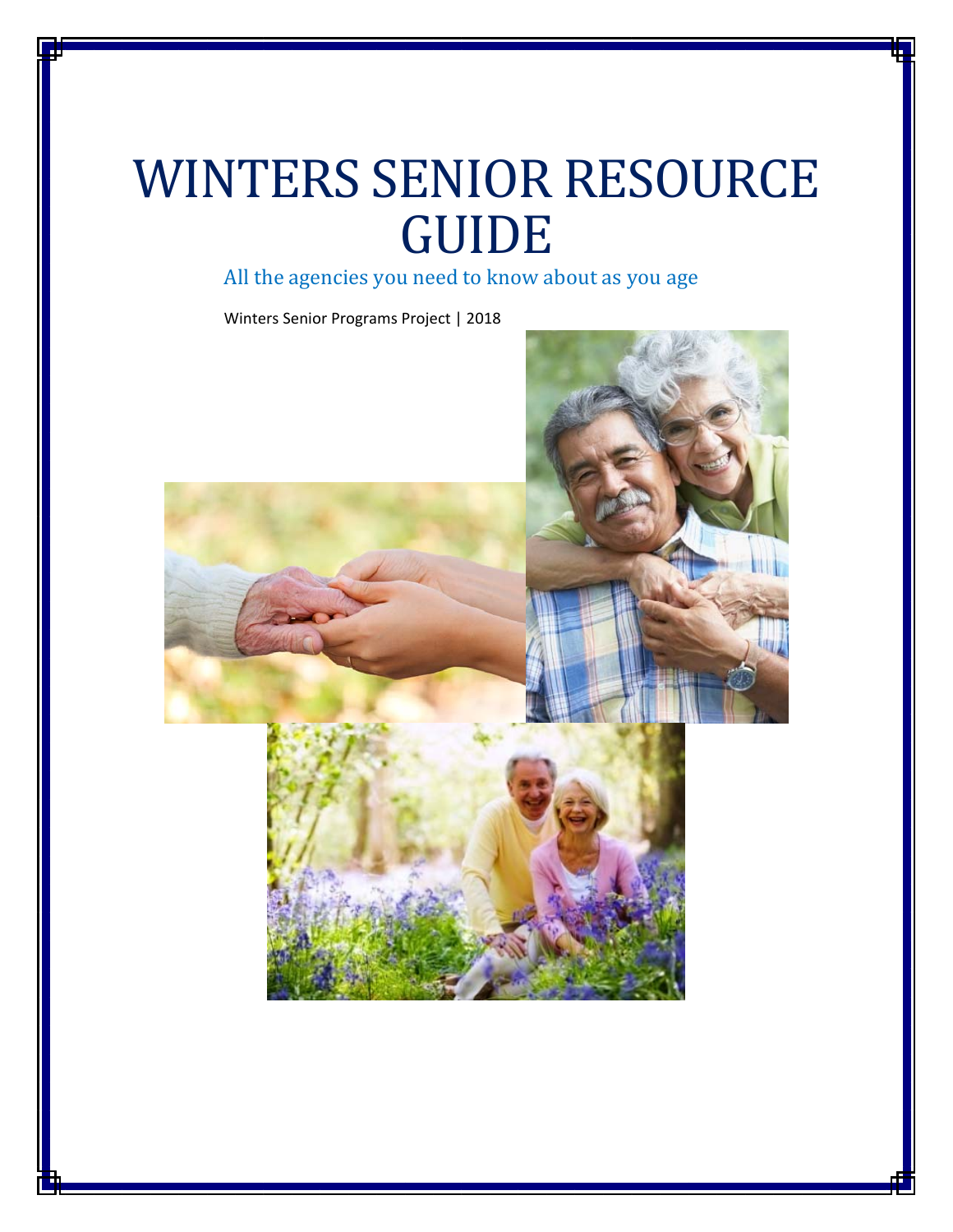# **Transportation**

# **Winters Senior Foundation Medical Appointments Car**

Volunteer drivers will drive to medical related appointments (including doctor appointments, lab, pharmacy, therapy, etc.) within and outside Winters. Rider must be able to transfer into car. Caregivers may ride along. Appointments must be made 72 hours in advance.

Telephone: (707) 497‐7289.

# **Partnership Healthplan Care Management ride program**

Persons with Medi‐Cal that receive their benefit through Partnership Healthplan and have complex medical needs can receive additional care management including free transportation assistance. Contact Partnership Healthplan for eligibility requirements. (800) 809‐1350 Website: http://www.partnershiphp.org/Providers/HealthServices/Pages/Care‐Coordination.aspx

### **Yolo Bus**

Yolo Bus picks up within the city of Winters and has lines that connect to Davis, West Sacramento, Winters, Woodland, downtown Sacramento, Sacramento International Airport, Cache Creek Casino Resort, Esparto, Madison, Dunnigan and Knights Landing. Yolo Bus connects with other local public transportation systems. In Davis Unitrans and Fairfield‐Suisun Transit and Regional Transit and Light Rail in Sacramento.

Telephone: (530) 666‐2877

Website: http://www.yolobus.com/

# **Yolobus Special**

ADA Paratransit Service for persons with disabilities in Yolo County is provided by Yolobus Special. It is available on a prearranged basis for any trips proposed within the designated service area. Yolobus Special serves the cities of Winters, Davis, West Sacramento, Woodland and portions of Sacramento.

Telephone: (530)666‐2877

Website: http://www.yolobus.com/riderinformation/yolobusspecial.php

# **Faith in Action‐Ride with Pride Program (Solano County residents only)**

Transportation to and from medical or social programs. Individual recipients are requested to make a donation of \$5.00 for the round trip; however, no one is turned away for a lack of funds.

Telephone: (707) 469‐6667 Website: www.faithinactionsolano.org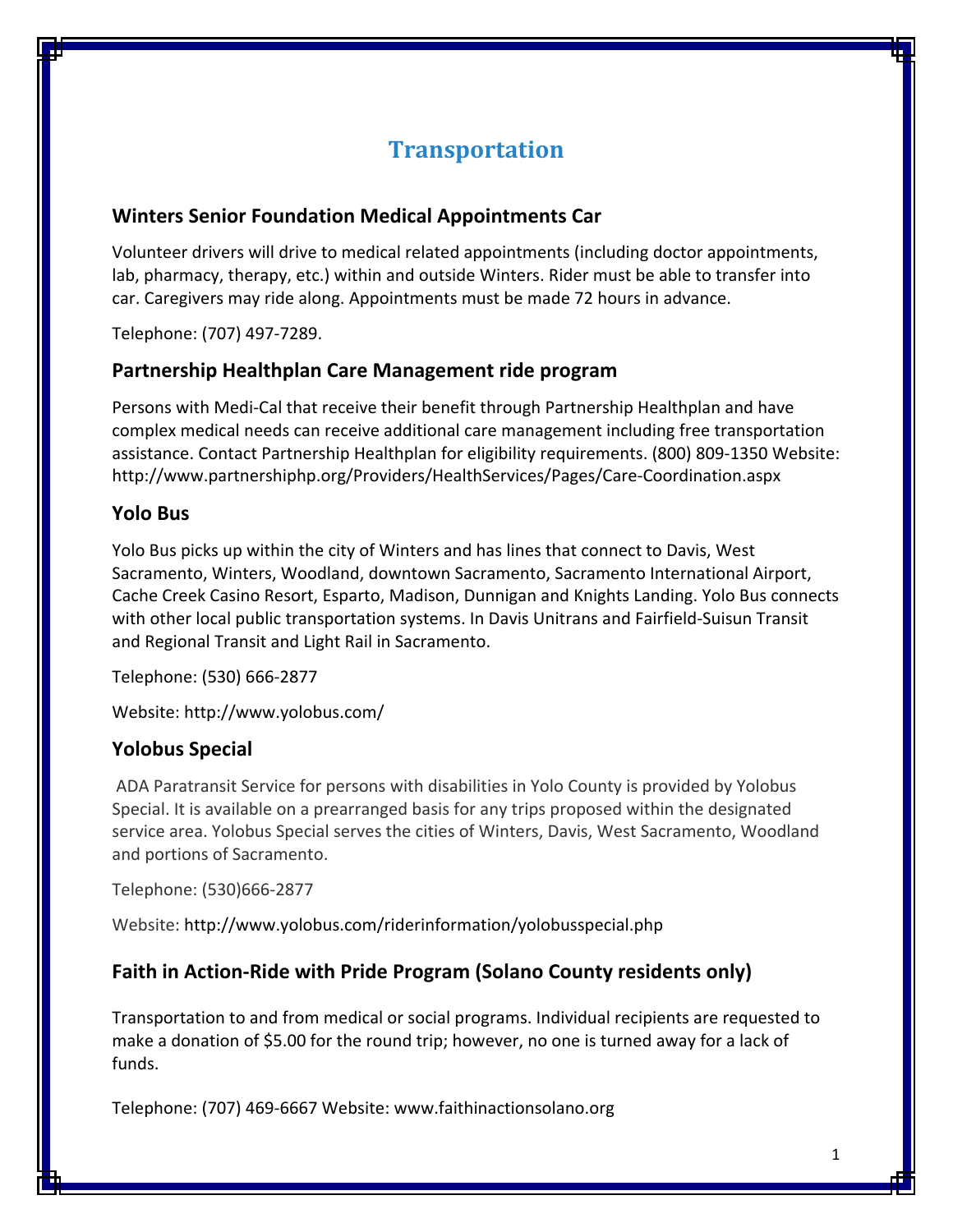# **Food Resources**

#### **Meals on Wheels of Yolo County**

Meals on Wheels of Yolo County provides nourishing fresh meals prepared daily to persons age 60 years and older who are home‐bound. Meals are delivered Monday through Friday by volunteers. Volunteer drivers are always welcome, and donations are appreciated. Call to receive meals and to volunteer.

Telephone: (530) 662‐7035

Website: mowyolo.org

#### **Congregate Meals at the Winters Community Center**

Congregate (group) meals are served free of charge for persons age 60 years and older Monday through Friday at 11:30 at the Winters Community Center. Pre‐registration is required and paperwork can be completed at the Community Center. The program is managed by Meals on Wheels of Yolo County.

Telephone: Meals on Wheels (530) 662‐7035,

Winters Community Center (530) 795‐4233, Community Center Address: 201 Railroad St.

#### **Food Bank of Yolo County**

The Food Bank of Yolo County distributes food through various programs and locations in Yolo County to those that are eligible. **RISE** – Fruit & Vegetables - Every 1<sup>st</sup> and 3<sup>rd</sup> Thursday of the month from 10:00 am‐12:00 pm 200 Baker St. Room 4 & 5 Winters. **First Baptist Church** – Canned & Dry Goods –Every 3<sup>rd</sup> Thursday of the month from 11:00 am -12:00 pm AND (Food Pantry) - Every 1<sup>st</sup> Wednesday of the month from 10:00am-12:00pm 512 First St., Winters. Yolo **County Housing** – Canned & Dry Goods – Every 3rd Thursday of the month from 11:00 am – 12:00 pm 62 Shams Way Winters. To receive text reminders about food distributions in Winters, text "ALMOND" to 888777

Telephone: (530) 668‐0690

Website: http://www.yolofoodbank.org/

#### **RISE Inc. (Rural Innovations in Social Economics)**

RISE Inc. provides services from pre‐school experiences through elder resource programs. Youth programs, employment services, emergency food, clothing, and a variety of other programs for social services in rural Yolo County.

Telephone: (530) 794‐6000

Website: http://riseinc.org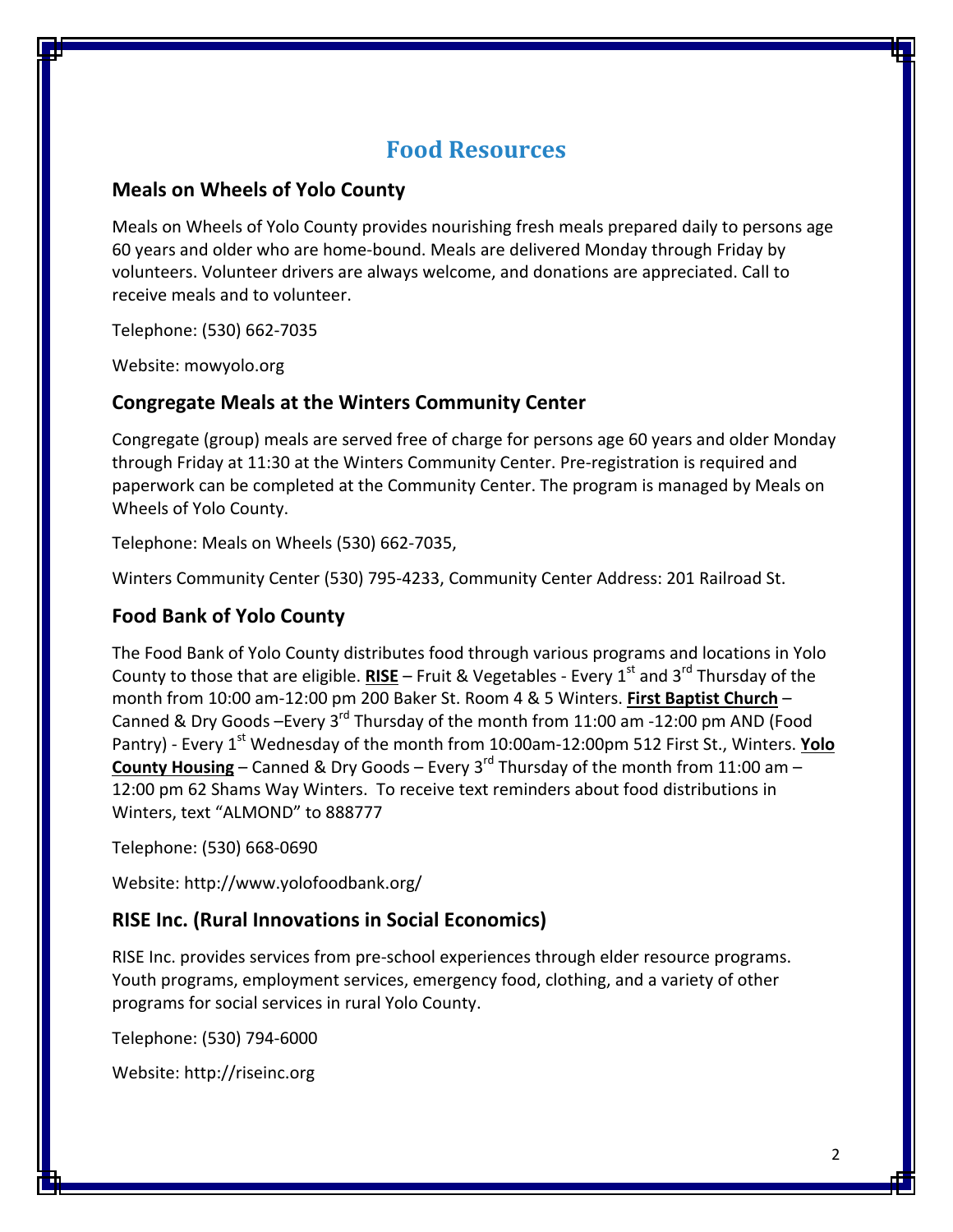# **Mental Health & Crisis Support**

### **Adult Protective Services**

Adult Protective Services provides resources, information and referral services to the elderly (65 and older) and to dependent adults (18‐ 64) who are suffering or at risk of abuse, exploitation or self-neglect. Adult Protective Services investigates allegations of abuse and links clients to the appropriate resources.

Telephone: 530‐661‐2727

Website: http://www.yolocounty.org/health‐human‐services/adult‐aging/adult‐protective‐ services

**Yolo County District Attorney's Office Elder Protection Unit** provides information and assistance with reported fraud and scams. The phone calls and reports which come to our office can be investigated in house by the appropriate fraud department, referred to local law enforcement or responded to with information about civil remedies and other community resources.

The DA's fraud hotline: 1‐855‐496‐5632

Website: http://www.yolocounty.org/law‐justice/district‐attorney/departments/elder‐ protection‐unit

# **Yolo Hospice**

Grief support services are available, free of charge, to those whose loved ones have been in their care, as well as to community members. Bereavement specialists and trained volunteers facilitate groups and family meetings, and provide individual support sessions, home visits and telephone contact as needed. Referrals to additional support resources are made when appropriate.

Telephone: (530) 758‐5566 or 1‐800‐491‐7711

Website: http://www.yolohospice.org/

# **The Friendship Line**

The Friendship Line reaches out to older adults offering telephone counseling, support, reassurance, crisis intervention, elder abuse prevention, medication reminders, well‐being checks, and information and referral. The friendship Line provides support to at‐risk seniors, family members and their advocates 24 hours a day, 365 a year. Any person aged 60 years or older, their family members or any others who may be concerned can call.

Telephone: 1‐800‐971‐0016

Website: http://www.ioaging.org/services/counseling\_seniors\_sf.html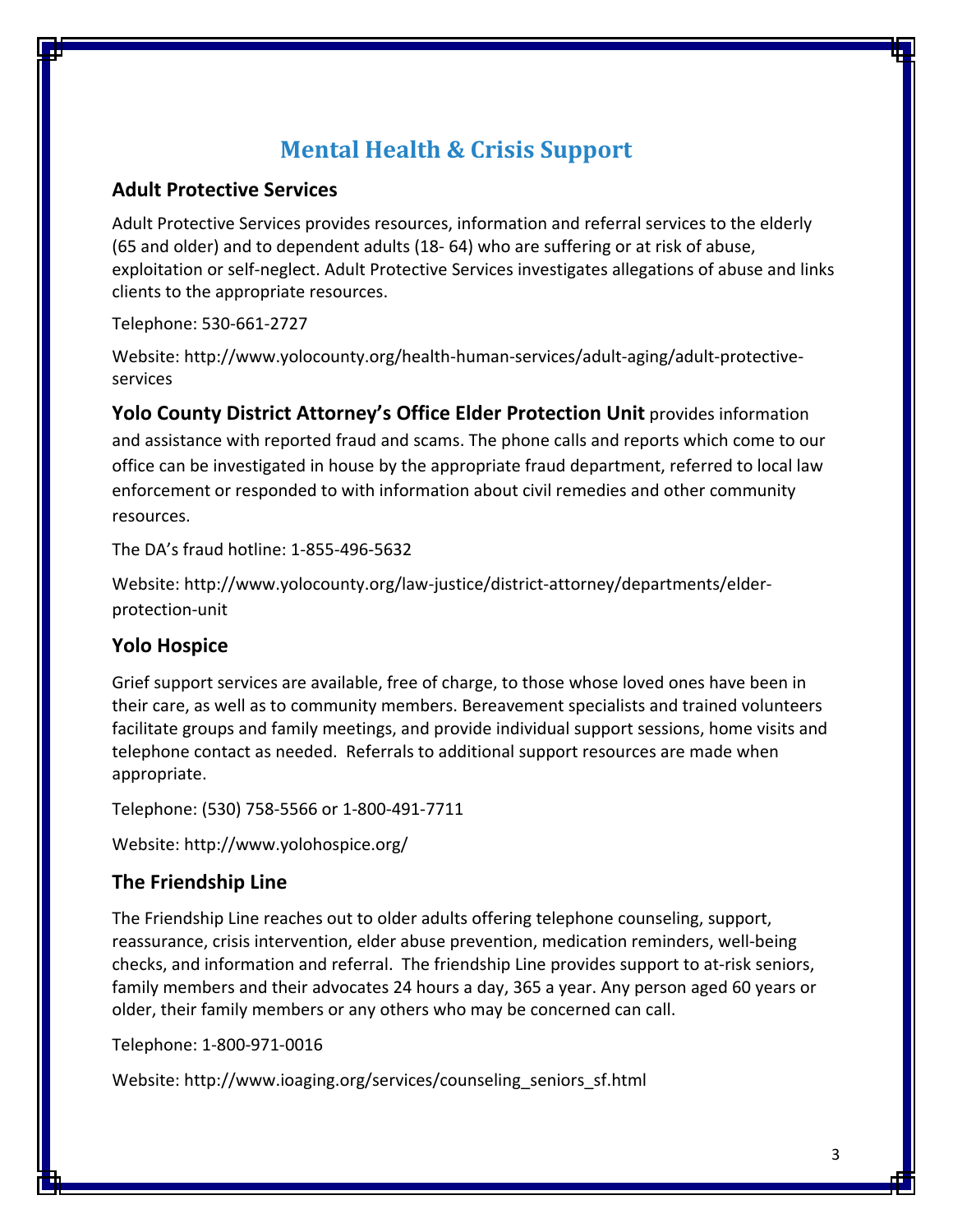# **Mental Health & Crisis Support (continued)**

#### **Yolo County 24‐Hour Crisis Line**

\*IMPORTANT – The after‐hours and Toll‐Free crisis phone number goes to the Yolo County Dispatch line. The operator will answer "County Dispatch" or "Communications." Please don't hang up. Identify your problem as a "Mental Health Crisis" and you will be connected with someone who can help you. Telephone: 1‐888‐965‐6647

#### **Older Adult Mental Health Care Team**

This team provides triage, crisis intervention assessments, therapeutic counseling, and wrap‐ around case management support for individuals aged 60 and older who present with a serious mental illness.

Telephone: (530) 666‐8630

Website: http://www.yolocounty.org/health‐human‐services/adult‐aging/older‐adult‐outreach‐ assessment‐programs

#### **Yolo County Mental Health Urgent Care**

Services are available to individuals experiencing a mental health crisis, including those who are insured through Medi‐Cal and uninsured individuals. Persons may be brought in by family or friends or self‐referral. Services include crisis assessment and supportive counseling, medication intervention, referrals to community services and safe discharge planning. Open 7 days per week, 12pm – 9pm, location at 500 Jefferson Blvd., Building B, West Sacramento

Telephone: (855) 897‐2033

#### **Yolo County Adult Specialty Mental Health Services**

Yolo County provides a range of mental health services to community members of all ages, including adults, older adults, children, and youth. Yolo County will help anyone in a crisis, connect persons to appropriate mental health services and provide on‐going services for those with chronic and severe mental health symptoms who have no insurance or who qualify for Medi‐Cal. Woodland: 137 N. Cottonwood St. Woodland, CA 95695 (530) 666‐8630 Davis: 600 A St. Davis, CA 95616 (530) 757‐5530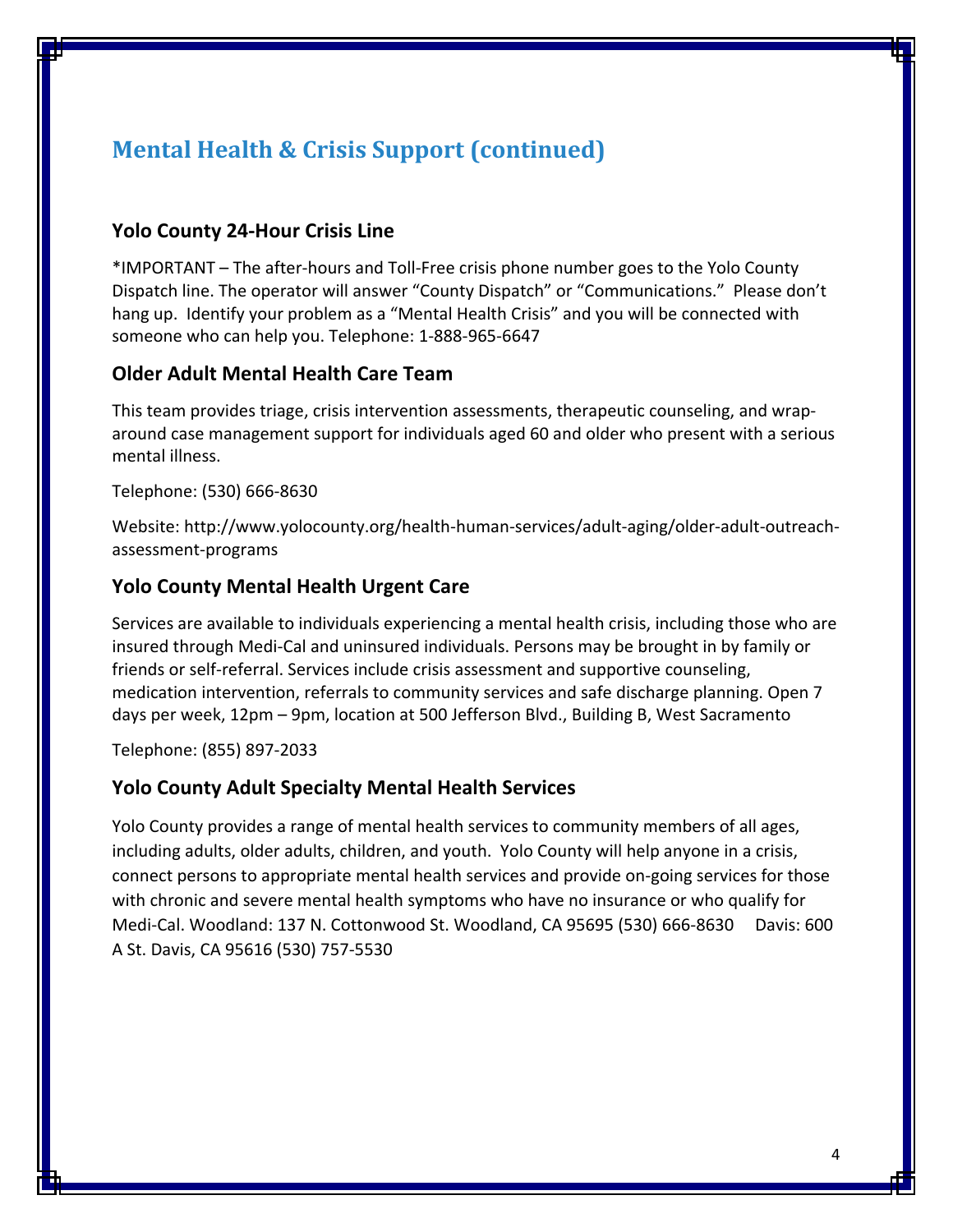# **Housing**

### **Yolo County Housing**

Yolo County Housing provides quality affordable housing and community development services. It also provides safe temporary housing to migrant farmworker families during the county's growing season and operates in two centers in Yolo County.

Telephone: 1‐800‐662‐9656

Main Office location: 147 W Main St, Woodland, CA 95695

Winters Office: 62 Shams Way, Winters, Telephone: (530) 795‐4111

Website: www.ycha.org

#### **Local Handyman**

Cecil (Pancho) Padilla donates the labor and the senior requesting the age in place modifications pays for any hardware needed. Service is a Winters Rotary Project and home must be in the City of Winters.

Telephone to schedule appointment: (530) 753‐0585

#### **Yolo County Housing Rehabilitation Program**

The program is funded by the Community Development Block Grant and gives out low‐interest rate loans for homeowners to make repairs to their home to address health or safety related issues.

Phone: 1‐800‐995‐0431 Website: http://www.yolocounty.org/general‐government/general‐government‐ departments/county‐administrator/county‐administrator‐divisions/economic‐ development/housing/housing‐rehabilitation‐loan‐program

# **Winters Senior Apartments**

Thirty‐eight affordable units for older adults and persons with disabilities. Includes free parking, common room and on‐site manager.

Telephone: (530) 795‐1033 Address: 400 Morgan St., Winters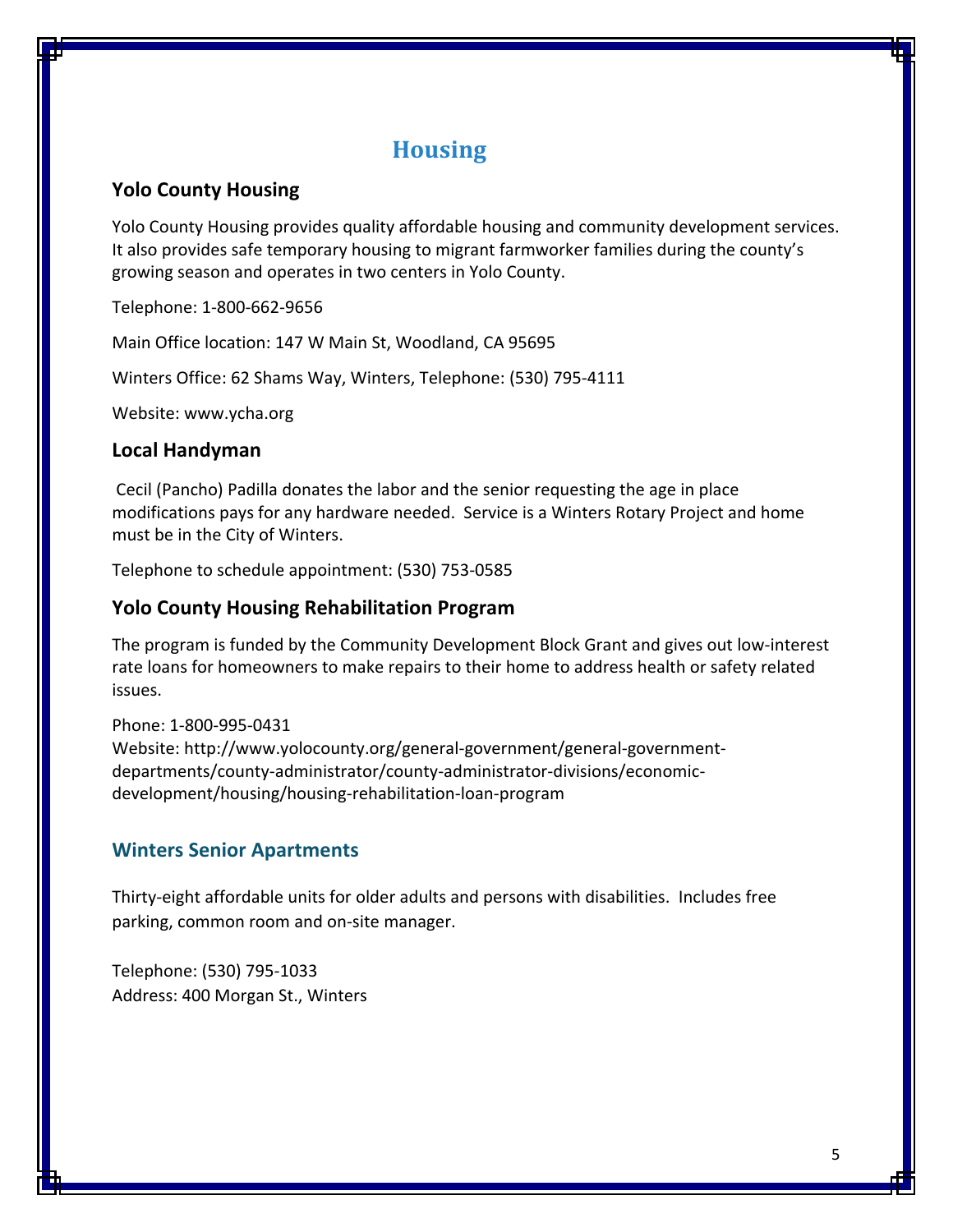# **Caregiving/Caregiver Support**

### **Winters Caregiver Support Group**

Group facilitated by local psychologist, Wendy Davis, meets every Wednesday at 10am. The purpose of the group is to support each other and share ideas and resources. Call for consultation and location.

Telephone: (530) 309‐5149

# **Citizens who Care for the elderly**

Provides social support services to frail elderly and their family caregivers including in‐home volunteers for respite, and Saturday Club respite 2<sup>nd</sup> and 4<sup>th</sup> Saturdays at Davis Senior Center.

Telephone: (530) 758‐3704

# **Yolo County In‐Home Supportive Services**

In‐Home Supportive Services (IHSS) provides services support a person living in their home including personal care, light housekeeping, shopping, meal prep and accompanying to medical appointments. Eligibility: Medi‐Cal, blind, disabled or 65 years of age or older, AND unable to live at home safely without help. Note: Caregivers are also continually recruited to provide care in the Winters area.

#### Telephone: (530) 661‐2955

Website: http://www.yolocounty.org/health-human-services/adult-aging/in-home-supportservices

# **Yolo Adult Day Health Center**

Yolo Adult Day Health Center is a program designed for adults struggling to function independently. The diverse program of health, social and rehabilitation services promote the well-being, dignity and self-esteem of an individual. The goal is to maximize independence, improve management of chronic symptoms, prevent hospitalization and/or premature nursing home placement. Free transportation available.

Telephone: (530) 666‐8828 Location: 20 Cottonwood St. Woodland, CA 95695 Website: http://friendsofadultdayhealth.org/yolo‐adult‐day‐health‐center

# **Del Oro Caregiver Resource Center**

Serves families and individuals who provide care for frail elderly and brain impaired adults. The goal is to improve the well‐being of family caregivers and provide support throughout the caregiving process. Time off for caregiver respite can be arranged and care plan assistance. Telephone: (916) 728‐9333 Website: www.deloro.org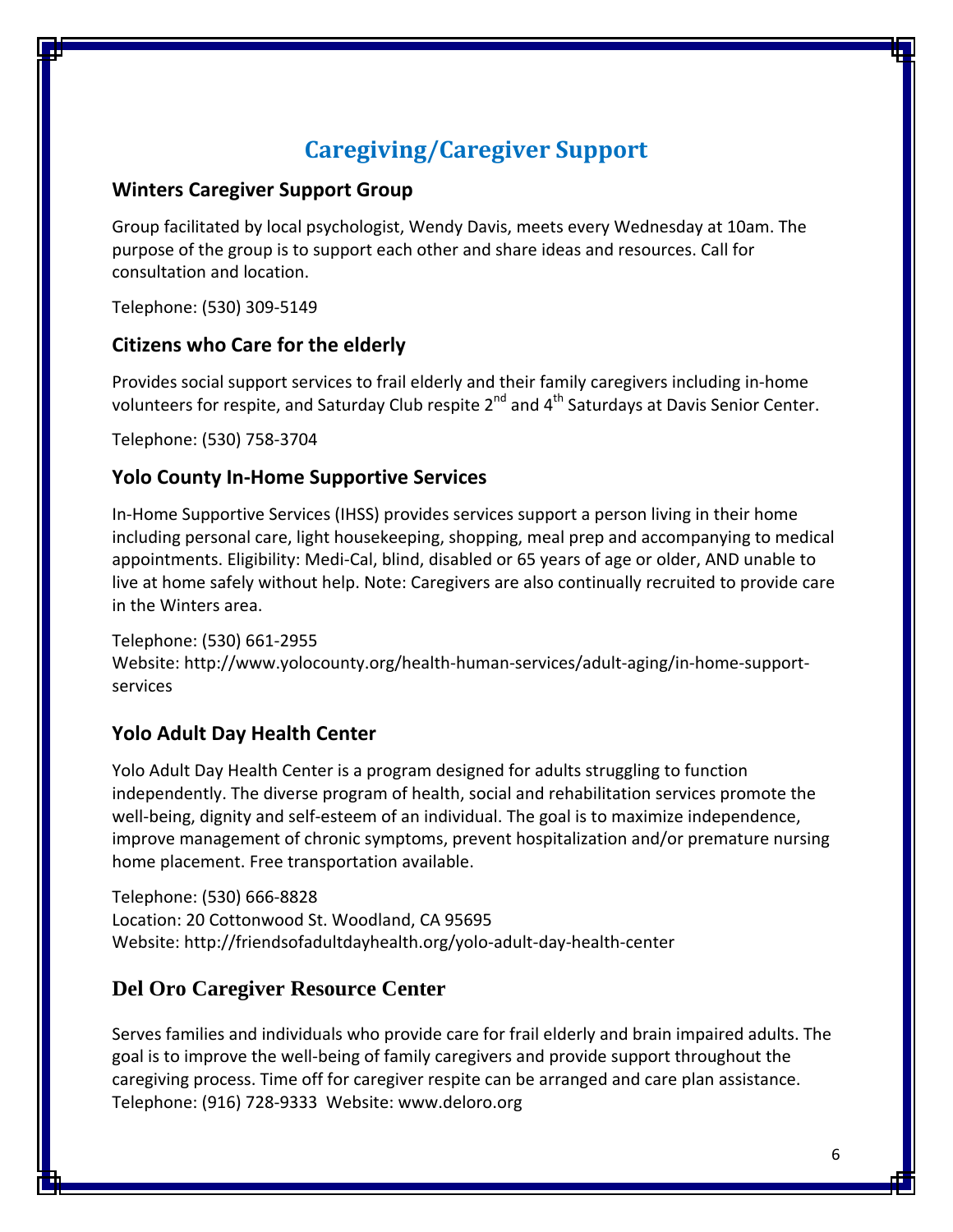# **Education & Recreation**

#### **Winters Senior Citizen Club**

Social club with seasonal activities, bingo and guest speakers. Potluck lunch and meeting 2<sup>nd</sup> Wednesday each month, 11:30am at Winters Community Center, 201 Railroad St., Winters.

#### **Winters Senior Foundation**

Local non‐profit whose mission is to advocate for and support local seniors. Activities include weekly games, excursions, and volunteer opportunities. Game day: Free, walk-ins welcome. Weekly on Thursdays, 1pm – 3:30pm, St. Anthony Parish Hall, 555 Main St., Winters. Monthly meetings include education and information are the  $3<sup>rd</sup>$  Wednesday each month, 2pm – 4pm (except July and August), Winters Safety Building, 700 Main St., Winters.

Telephone: (707) 497‐7289

Email: wintersseniorfoundation@gmail.com

#### **Yolo County Library Books by Mail**

Books by Mail is a free service from the Yolo County Library that brings library materials to you through the mail on a long‐term or short‐term basis. It is available to any Yolo County resident who has a disability, illness or lack of transportation that prevents access to a library.

Telephone: (530)757‐5588 or (530)575‐5580 Website: www.yolocounty.org/booksbymail

#### **Yolo County Library‐Winters Branch**

Public library with books, CDs, DVDs, ebooks and computer access. Friends of Winters Library supports library and sponsors cultural and educational events. Telephone: (530) 795‐5001 Address: 708 Railroad St., Winters

#### **Davis Senior Center**

Provides access to a wide range of recreational, social, and supportive services for mature adults and their family members. Winters residents are welcome! Telephone: (530) 757‐5696 Website: http://cityofdavis.org/city‐hall/parks‐and‐community‐services/senior‐services

#### **Woodland Senior Center**

Woodland Senior Center is an access point for programs that encourage healthy aging, provide basic social services, information and referral and socialization opportunities for older adults. Winters residents are welcome! Telephone: (530) 661‐2001 Website: http://www.cityofwoodland.org/gov/depts/communityserv/adult\_senior/default.asp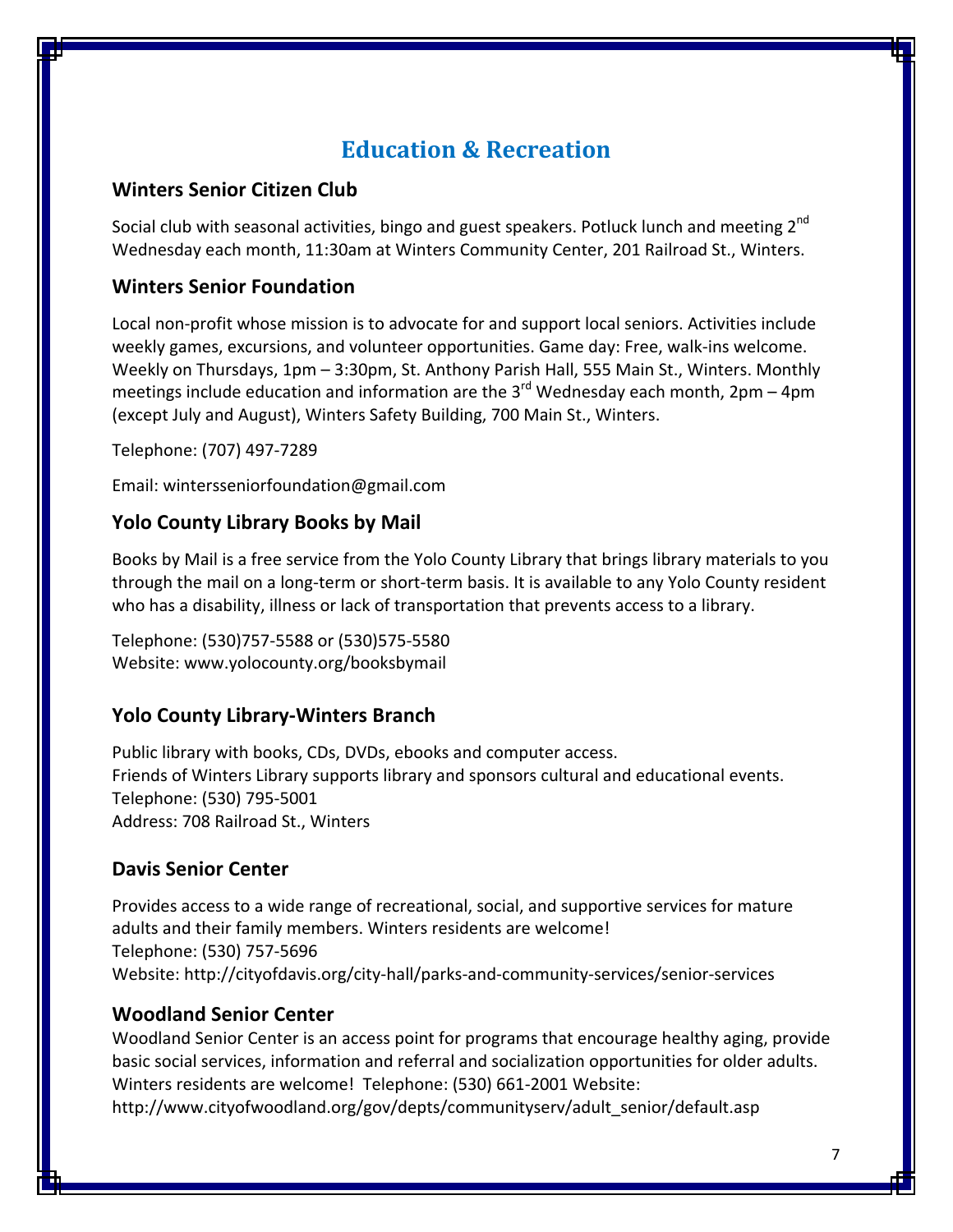# **Connection to Services and Care Management**

#### **Senior Link of Yolo County**

Senior Link is a free information & assistance program of Legal Services of Northern California that serves older adults 60+ in Yolo County. Program provides information & assistance accessing resources including in‐home help, consumer problems, education & employment programs, financial assistance, fitness & recreation, food & meals, health insurance counseling, health care & wellness services, housing, minor home repairs, legal assistance, mental health & counseling, support groups, tax & rebate assistance, transportation and veteran's services. Phone assistance available in English and Spanish.

Telephone: (530) 207‐4250

Location: 619 North St, Woodland, CA 95695

#### **Del Oro Caregiver Resource Center**

Serves families and individuals who provide care for brain impaired adults and frail elderly. The goal is to improve the well‐being of family caregivers and provide support throughout the caregiving process.

Telephone: (916) 728‐9333 Website: www.deloro.org

#### **Resources for Independent Living**

promotes the socioeconomic independence of person with disabilities and seniors by providing peer supported, consumer directed independent living services and advocacy. RIL provides 7 core services: Advocacy and Legislative Monitoring; Housing; Personal Assistance Services; Information and Referral; Peer counseling; Independent Living Skills training; and Assistive technology.

T: 916‐446‐3074 F: 916‐446‐2443

http://www.ril‐sacramento.org/

#### **Yolo 2‐1‐1**

211 Yolo is the information hub for Yolo County, linking residents to vital health and human services, information and resources in the community. Use our guided search options below, dial 2‐1‐1 or text your zip code to 898211 for text response. This service is free, multilingual, confidential and available 24 hours per day, every day of the year.

Telephone: 211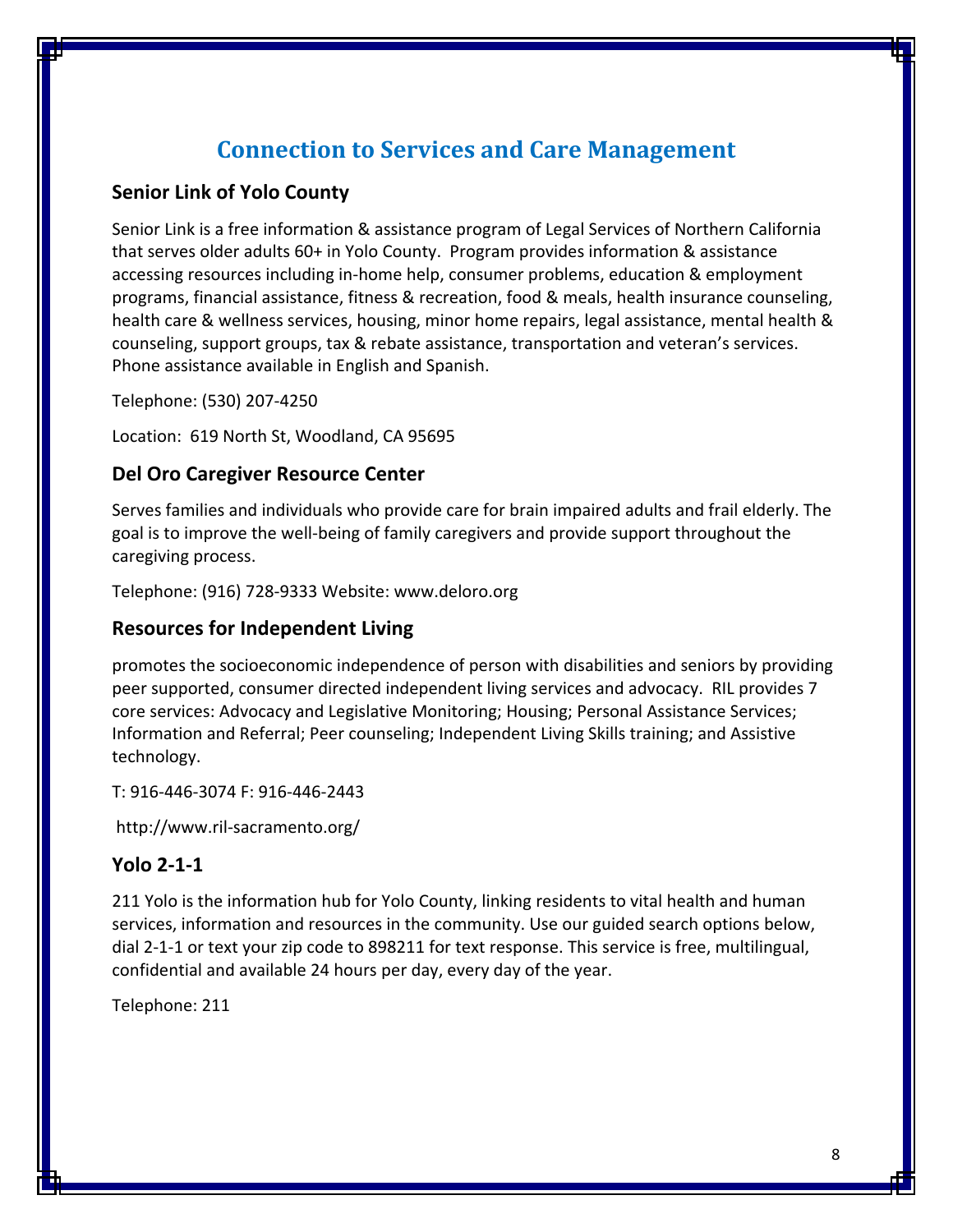# **Health and Medical**

#### **Winters Healthcare Foundation**

Winters Healthcare Foundation is a local community clinic providing primary care medical, dental and pre‐natal care. They also provide behavioral and mental health services as well as specialist referrals and pharmacy. WHF provides care to anyone in our community including those with Medi‐Cal and those without any insurance. Staff is bi‐lingual in Spanish.

Telephone: (530) 795‐4377

Website: http://www.wintershealth.org/

# **Dr. Bill Davis, private practice physician**

Primary and family care provided in your home or by appointment. Accepts Medicare, cash or his private practice membership dues.

Telephone: (530) 795‐1110

### **Sutter Medical Plaza Winters**

Local access to Sutter Medical Group primary care, internal and family medicine providers.

Address: 111 Main Street, Suite B, Winters

Telephone: (530) 795‐3822

#### **Communicare Clinics**

Davis Community Clinic Medical Reception: (530) 758‐2060 Dental Reception: (530) 757‐4667 Behavioral Health Reception: (916) 403‐2970. Website: http://www.communicarehc.org/View\_webpage.asp?Title=Davis

Hansen Family Health Center‐Woodland Medical Reception: (530) 405‐2800 Dental Reception: (530) 405‐2811; Behavioral Health Reception: (530) 405‐2815 Website:www.communicarehc.org/View\_webpage.asp?Title=Hansen%20Family%20Health%20C enter%20(Woodland)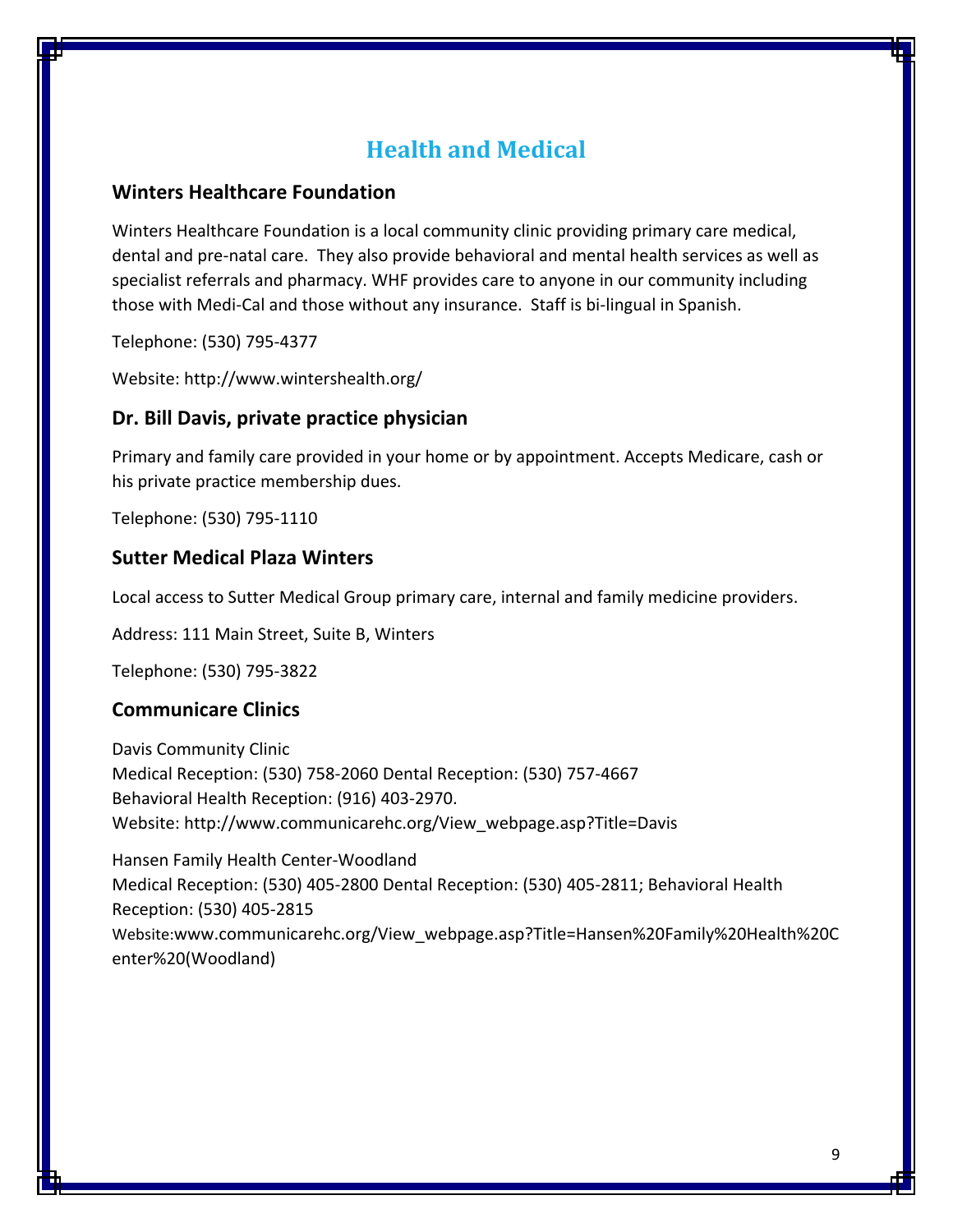# **Health and Medical (continued)**

#### **Medical Equipment Closets**

The Winters Community Center and the Davis Senior Center lend out wheelchairs, walkers, commodes, toilet seat rises, and canes to older adults in need. Donations for use of the equipment are accepted.

Winters Community Center: Contact Marie at 530‐795‐4824, 201 Railroad Avenue, Winters

Davis Senior Center: 530‐757‐5696, 646 A St., Davis (you do not need to be a resident of Davis to borrow or donate to this closet)

#### **Eagle Pharmacy**

Local pharmacy provides in‐store and in‐home medication information. Free home delivery to Winters and most of Yolo County. Vaccinations: flu, TDaP, Pneumonia, Shingles, MMR, Varicella, Hep A & B (most free through insurances). Bubble package for ease of taking medicine, pharmaceutical/therapeutic grade essential oils. Se habla Espanol.

Telephone: (530) 795‐4123

Address: 101 Main Street, Winters

#### **Yolo Hospice**

Yolo Hospice provides end‐of‐life transition care emphasizing clinical expertise, individualized plans of care, and support connecting with other community services. Yolo Hospice offers bereavement and grief services including group and individual support to any member of our community who has lost a loved one, regardless of whether the loved one was a Yolo Hospice patient. All clinical and grief services are provided at no charge.

Telephone: (530) 758‐5566 or (800) 491‐7711 Location: 1909 Galileo Court, Suite A Davis, CA 95618 Website: http://www.yolohospice.org

#### **Private Home Care Agencies**

Provides personal care in your home.

Apex Care Telephone: (530) 421‐9111

Comfort Keepers Telephone: (530) 666‐4300

WeCare4Yolo Telephone: (530) 564‐6229

Your Home…Nursing Services Telephone: (530) 753‐7478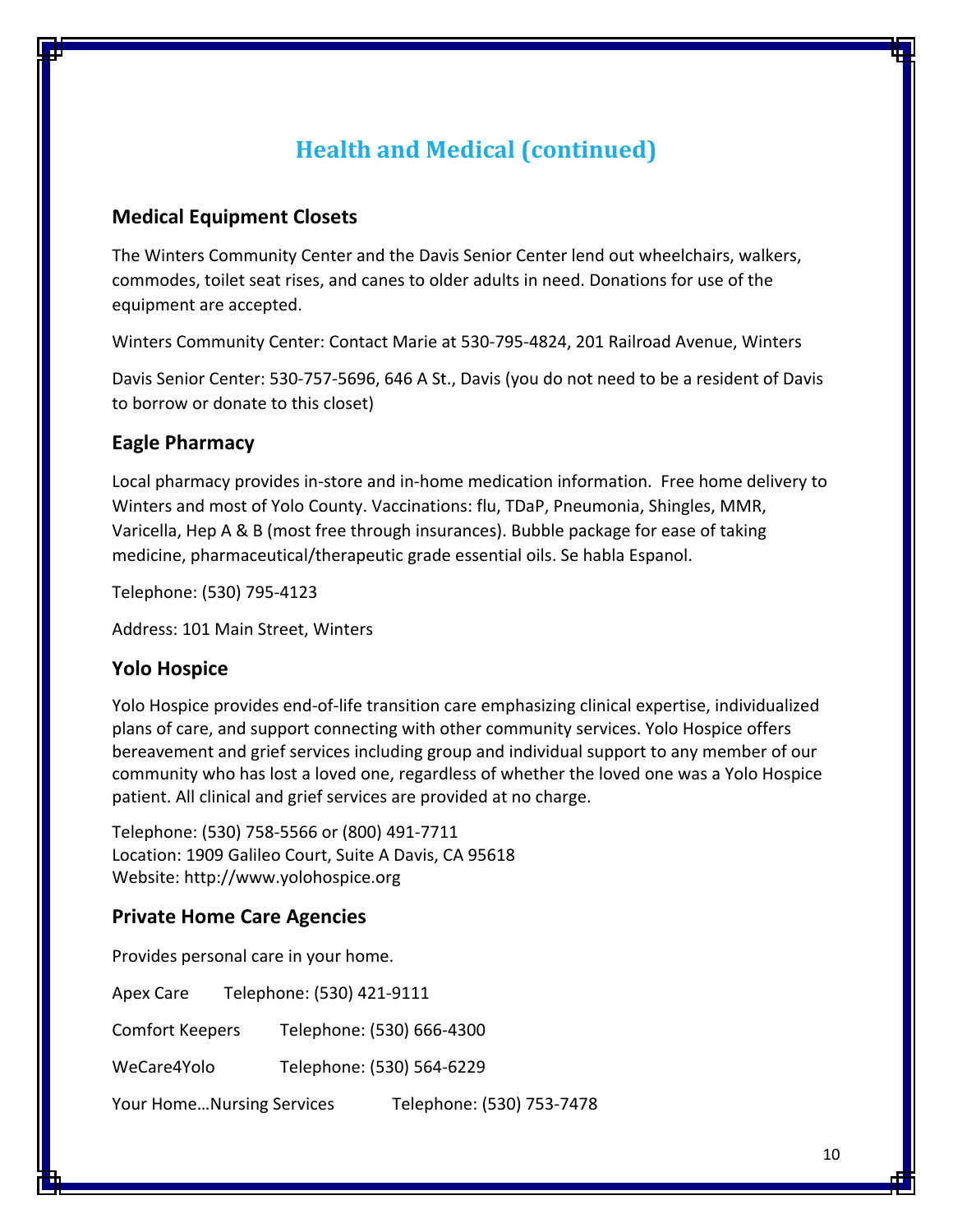# **Assisted Living**

### **Carlton Plaza Senior Living**

The Davis community offers both independent and assisted living options, along with numerous personalized care services, including our signature memory care program for those challenged by dementia and Alzheimer's disease. Licensed nurses are on site every day to help residents manage their diabetes, medications and other health issues.

Tel: 877‐707‐7756 Website: http://carltonseniorliving.com/location/davis/

# **St. John's Retirement Village**

St. John's Retirement Village is a non‐profit, multi‐level, wellness‐focused community located in Woodland, CA built to enhance quality of life for every senior that calls its lushly landscaped 14‐ acre campus home. Four levels of care, active assisted living, personal care, memory support and skilled nursing serve over 160 seniors. Residents enjoy hearty farm-to-fork fare, an activity program geared toward successful aging and care that supports independence delivered by a compassionate and highly trained staff.

Tel:530‐662‐1290 Fax:530‐662‐4639 Website: http://www.sjrv.org/

# **University Retirement Community**

University Retirement Community is a fully accredited, not‐for‐profit Continuing Care Retirement Community. All of the programs have been carefully designed to provide you with the services, amenities, and activities you want to enjoy now–along with those you may need later. As a CCRC, University Retirement Community offers the following levels of care and support: residential living, assisted living, memory care, care giving, skilled nursing care, and a variety of other health and wellness programs. URC's Medicare Certified Health Care Center 5‐ star community, which is open to the public, provides compassionate skilled nursing and rehabilitation for individuals who are temporarily or permanently in need of such services.

Tel: 530‐747‐7000 Website: http://www.retirement.org/davis/